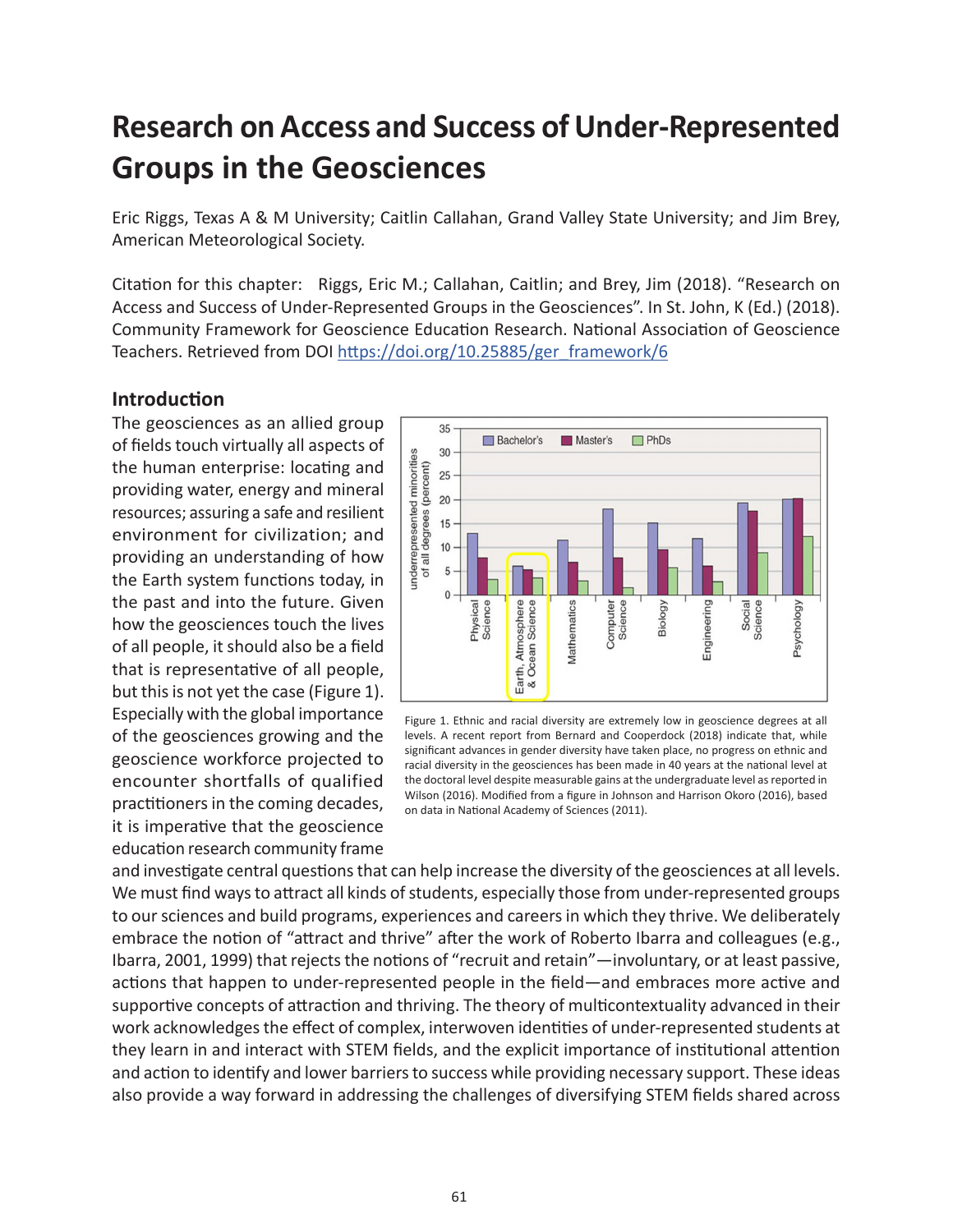all science and engineering fields, as articulated by the National Academies report on "Expanding Underrepresented Minority Participation" (2011). The research questions and challenges posed in that report undergird much of the analysis and synthesis we pose in our Grand Challenges, in addition to work specifically in the geosciences.

The research challenge boils down to two essential and interdependent perspectives, specifically: (1) the point of view of the individual students, faculty and professionals as they manage their own internal balance of identities as they traverse

curricula, programs and career pathways, and (2) a view that captures system-wide interactions around the individuals at all stages, including family, culture, department, university and society. The Grand Challenges focus on these two approaches.

### **Grand Challenges**

### **Grand Challenge 1: Supporting the Individual in the Geosciences: How can we recognize and support the individual identities and personal pathways of students as they are attracted to and thrive in the geosciences?**

Many of these issues are now well-informed by research from outside the geosciences, and we have the programmatic experience and our community have access to more nuanced theory to make significant steps forward in understanding program design and student pathways.

**Grand Challenge 2: Geoscience Community Efforts to Broaden Participation: How can the geoscience community capitalize on evidence from different scale efforts to broaden participation?** Solutions and programs must scale appropriately to the situation and communities at hand. Success and solutions in diversity has no singular solution - healthy programs and communities who are diverse and welcoming exhibit sets of characteristics which are repeated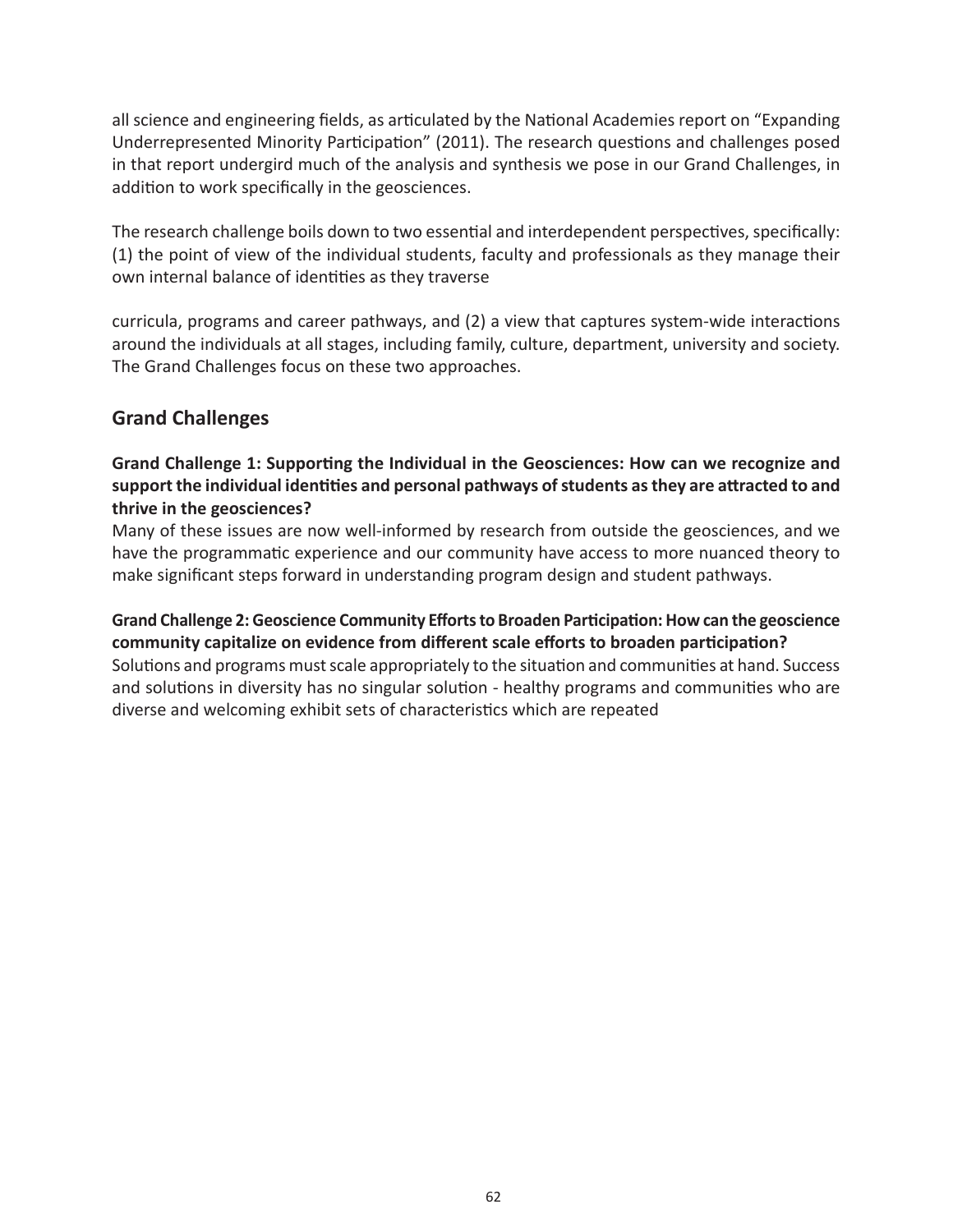## **Grand Challenge 1:**

**Supporting the Individual in the Geosciences: How can we recognize and support the individual identities and personal pathways of students as they are attracted to and thrive in the geosciences?**

### **Rationale**

Many of these issues are now well-informed by research on the structure and nature of student science identity from outside the geosciences (cf. Jones & Abes, 2013), and we have the programmatic experience and our community have access to more nuanced theory to make significant steps forward in understanding program design and student pathways. For a review of background theory and application to the geosciences, see Callahan et al. (2017). A fundamental aspect of developing expertise in any discipline is the process of learning



Figure 2: A highly generalized, schematic model showing points of investigation to address this Grand Challenge using an Input-Environment-Output model for student experience. Model modified from Callahan et al., 2017.

the language, normal practices, and habits of thinking specific to that discipline (Posner, 1988). While community college and undergraduate geoscience programs are arguably not producing experts—based on common definitions of expertise (e.g. Ericsson, Krampe, & Tesch-Römer, 1993)—such programs do provide a substantial foundation for later training, education, and work experience. The geoscience community has articulated a suite of skills and understandings that students should acquire during their undergraduate education (Mosher, 2015); examples include: strong written and verbal communication skills; integration of observations in the natural world with experimental or modeling data; and solving problems requiring spatial, temporal, and uncertainty interpretations. The level to which students achieve these skills and understandings is one measure of a student's success in developing expertise. This metric for success, however, assumes equivalence of experiences in education; it makes no differentiation for the reality that students not only arrive in the geosciences along different pathways (Sherman-Morris & McNeal, 2016), but also carry with them other identities beyond the shared identity of a geoscientist. Thus, we propose the following question as an area in need of further research in order to improve access and success for underrepresented students in the geosciences: How can we recognize and support individual identities and personal pathways of students as they are attracted to and thrive in the geosciences? This broad question has two main facets in need of explication.

### **Recommended Research Strategies**

1. If we wish to recognize and support under-represented students' identities in the geosciences, we need to have a richer understanding of their lived experiences as members of the community. Callahan et al. (2015, 2017) argue for the importance of and suggest multiple theoretical frameworks from the social sciences that may be useful in this effort; for instance, Baber et al. (2010) used the theory of self-efficacy to investigate the success of summer research programs for recruiting minority students to the geosciences. Theoretically-driven research can build our understanding of whether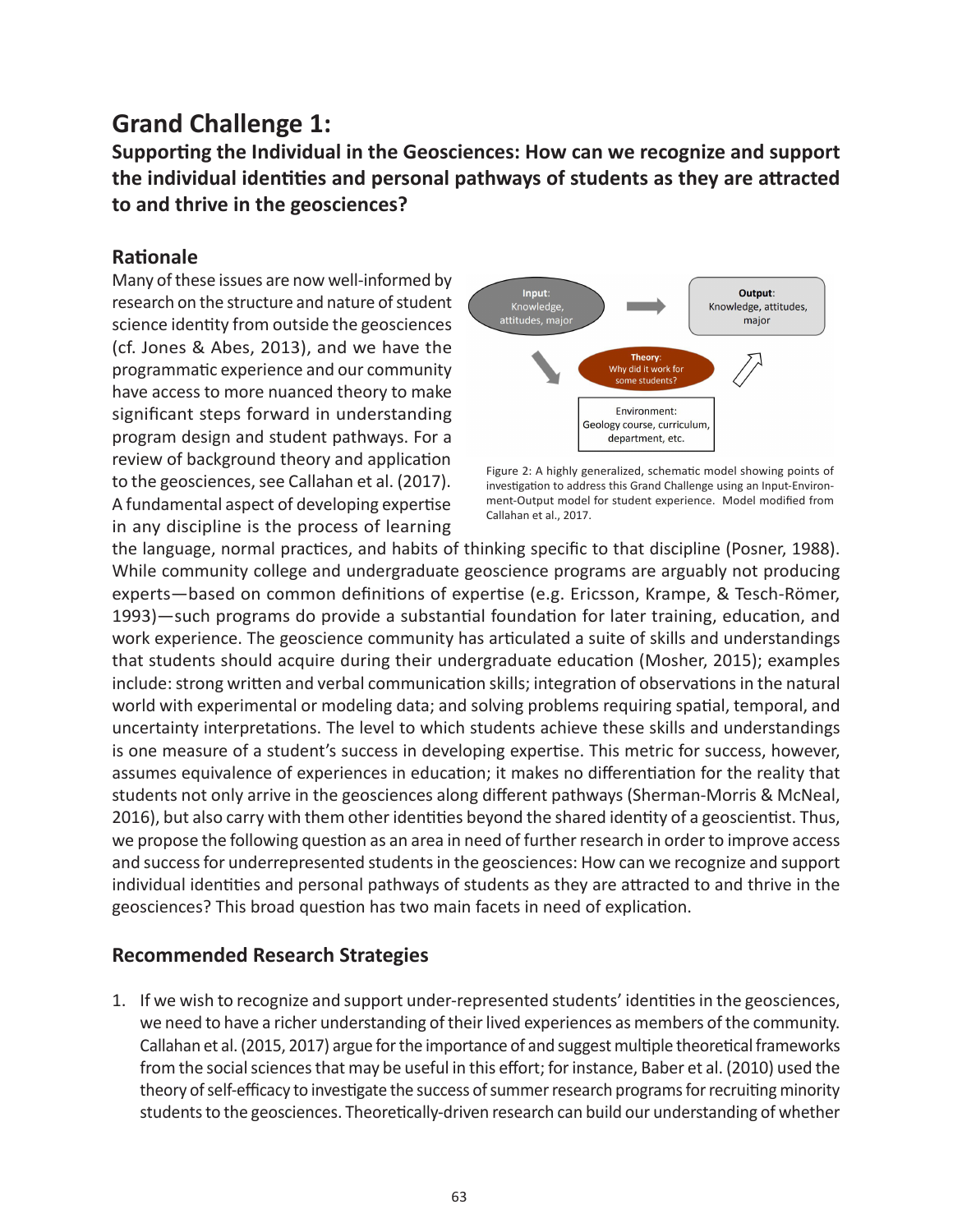and how students from underrepresented groups develop their geoscience identity alongside existing identities. In what ways are those identities compatible and in what ways are they in conflict?

2. If our intent is to increase diversity in the discipline, we may also need to ask uncomfortable questions about how the "norms" of the community impose barriers to students from underrepresented groups at all points as they flow through programs and curricula. Figure 2 presents a highly generalized, schematic model showing points of investigation using an Input-Environment-Output model for student experience. For example, photographs on websites for geoscience departments commonly feature outdoor environments, more men than women, and almost everyone is white (Sexton et al., 2014); are websites unintentionally sending a message of who fits the accepted role of an expert geoscientist and who does not? How is privilege implicit in the structure of programs and curricula? How can we integrate culturally-responsive pedagogy into geoscience curricula (e.g. Gay, 2010)? Ultimately, we recognize that how we define success may not change so readily; we posit, though, that there are ways to broaden our approach to how we move students toward geoscience expertise.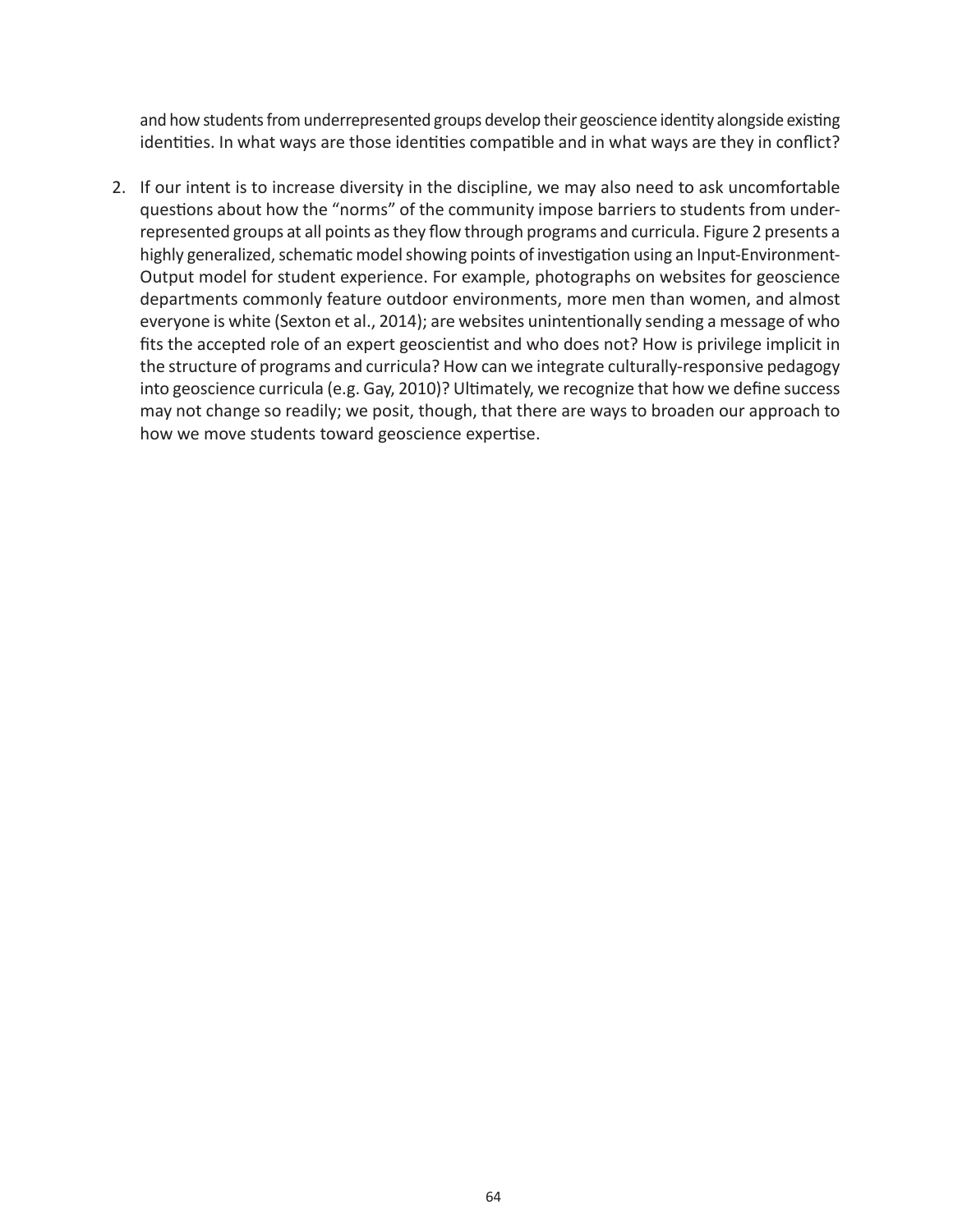### **Grand Challenge 2:**

**Geoscience Community Efforts to Broaden Participation: How can the geoscience community capitalize on evidence from different scale efforts to broaden participation?**

### **Rationale**

Solutions and programs must scale appropriately to the situation and communities at hand. Success and solutions in diversity has no singular solution healthy programs and communities who are diverse and welcoming exhibit sets of characteristics which are repeated. Studies have shown that while overall success in recruiting and retaining underrepresented minorities has only improved modestly at the undergraduate and masters level (Wilson, 2016) and has not improved at the doctoral level nationally (Bernard & Cooperdock, 2018), research suggests that certain efforts have been more effective that others. Implementations can be divided into large-scale implementations that are national in scope and focus on change within an entire science community and those that are smaller scale and local in scope aiming for change on a particular campus or department. The Macrosystems Framework (Wolfe & Riggs, 2017) below (Figure 3) incorporates the important elements and interactions between the broader "System" and the "Individual."

Ambiguity about where to aim resources derives in



Figure 3: Macrosystems Model. This model is a graphical representation situating the individual student (or faculty member) within the many systems which surround them in an academic setting. The arrows show the bi-directional continuous interactions that shape the individual and the system and influence the direction and persistence of both. The italicized features illustrate a few of the specific examples of elements of the individual and system. These will all be engaged in interactions between an individual and the system around them, and should be taken into account when working to understand and optimize supportive programs for advancing students from diverse backgrounds. From Wolfe and Riggs, 2017.

part from failure to differentiate what kind of approaches and resources should be afforded to each and using the same measures of success for both broad community-wide (e.g. Peer et al., 2004) and more local, focused or campus-scale efforts (e.g. Blake, Liou, & Chukuigwe, 2013; Blake, Liou, & Lansiquot, 2015; Semken, 2005) . Research literature examining both approaches illuminate ways to focus efforts toward success and suggest that both can contribute to success in recruiting and retaining underrepresented minority students and it is up to the geoscience community to incorporate what has been learned into what we do. Both large scale and smaller local efforts must both be valued, funded and facilitated if the Grand Challenges of providing access and success for underrepresented students in the geosciences are to be met.

### **Recommended Research Strategies**

1. Efforts to broaden participation that are likely best for large-scale implementations include those that critically examine the way the geosciences are viewed by underrepresented minority students. This is important when students first make decisions about what major to pursue and second as students internalize some sort of personal reconciliation between those elements of geoscience study which appear personally foreign or culturally off-putting and elements of a value proposition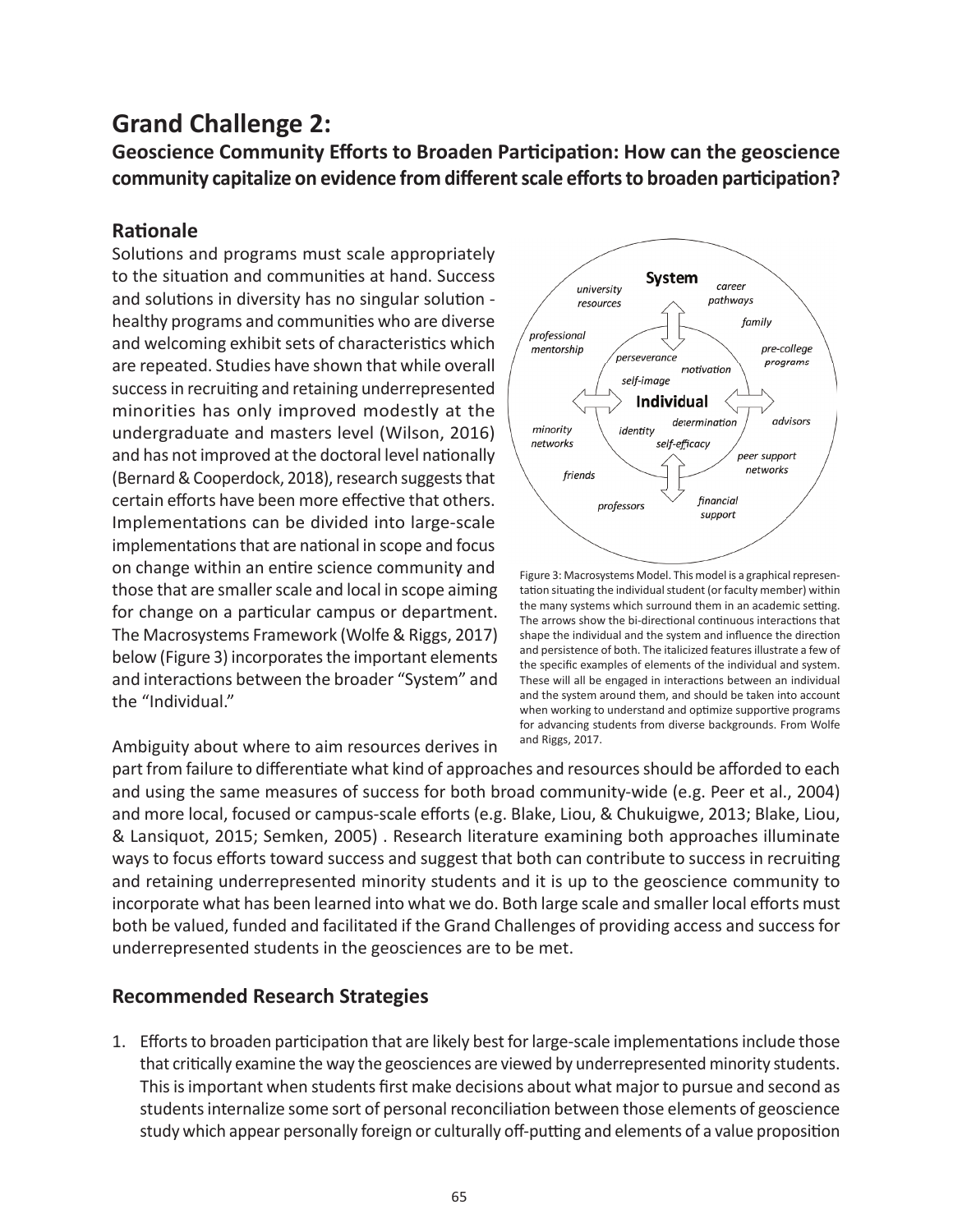that can be accepted. Making our disciplines more relevant and more welcoming to a broader group of students will require a broad national geoscience community effort. Refashioning what is relevant about of our disciplines to the cultures we are trying to reach and discarding those things that keep or drive students away will need to be a grand scale effort with everyone on board.

2. While implementation will come down to what goes on locally in departments, there is a need for the broad geoscience community to articulate the need for change and suggest goals and a timeline for them to be reached. There is a need for community consensus about how to illustrate career paths so that students (and their families) have some sense that a rational paths exist and that future progress is not haphazard. Templates for how to access and maintain financial support need to be refined and broadly disseminated. Guidelines for and examples of professional mentorship need to be shared. Professional networks for faculty, particularly those working with underrepresented students at community colleges and minority serving institutions, need to be strengthened where they exist and new ones initiated. There must be opportunities for faculty to work together to share student success and engage in student learning focused professional development experiences. Unfortunately, published analyses about what works and what does not in all of these activities is sparse at best, and focused research on geoscience education systems is required at all scales.

### **References**

Baber, L. D., Pifer, M. J., Colbeck, C., & Furman, T. (2010). Increasing diversity in the geosciences: Recruitment programs and student self-efficacy. *Journal of Geoscience Education*, 58(1), 32-42.

Bernard, R.E., & Cooperdock, E.H.G. (2018). No progress on diversity in 40 years. *Nature Geosciences*, 11, 292-295.

Blake, R., Liou, M. J., & Chukuigwe, C. (2013). An Effective Model for Enhancing Underrepresented Minority Participation and Success in Geoscience Undergraduate Research. *Journal of Geoscience Education*, 61(4), 405-414.

Blake, R., Liou, M. J., & Lansiquot, R. D. (2015). Promoting the Geosciences Among Grades 8-12 Minority Students in the Urban Coastal Environment of New York City. *Journal of Geo science Education*, 63(1), 29-40.

Callahan, C. N., LaDue, N. D., Baber, L. D., Sexton, J., van der Hoeven Kraft, K. J., & Zamani-Gallaher, E. M. (2017). Theoretical perspectives on increasing recruitment and retention of underrepresented students in the geosciences. *Journal of Geoscience Education*, 65(4), 563-576.

Callahan, C. N., Libarkin, J. C., McCalllum, C. M., & Atchison, C. L. (2015). Using the Lens of Social Capital to Understand Diversity in the Earth System Sciences Workforce. *Journal of Geoscience Education*, 63(2), 98-104.

Ericsson, K. A., Krampe, R. T., & Tesch-Römer, C. (1993). The role of deliberate practice in the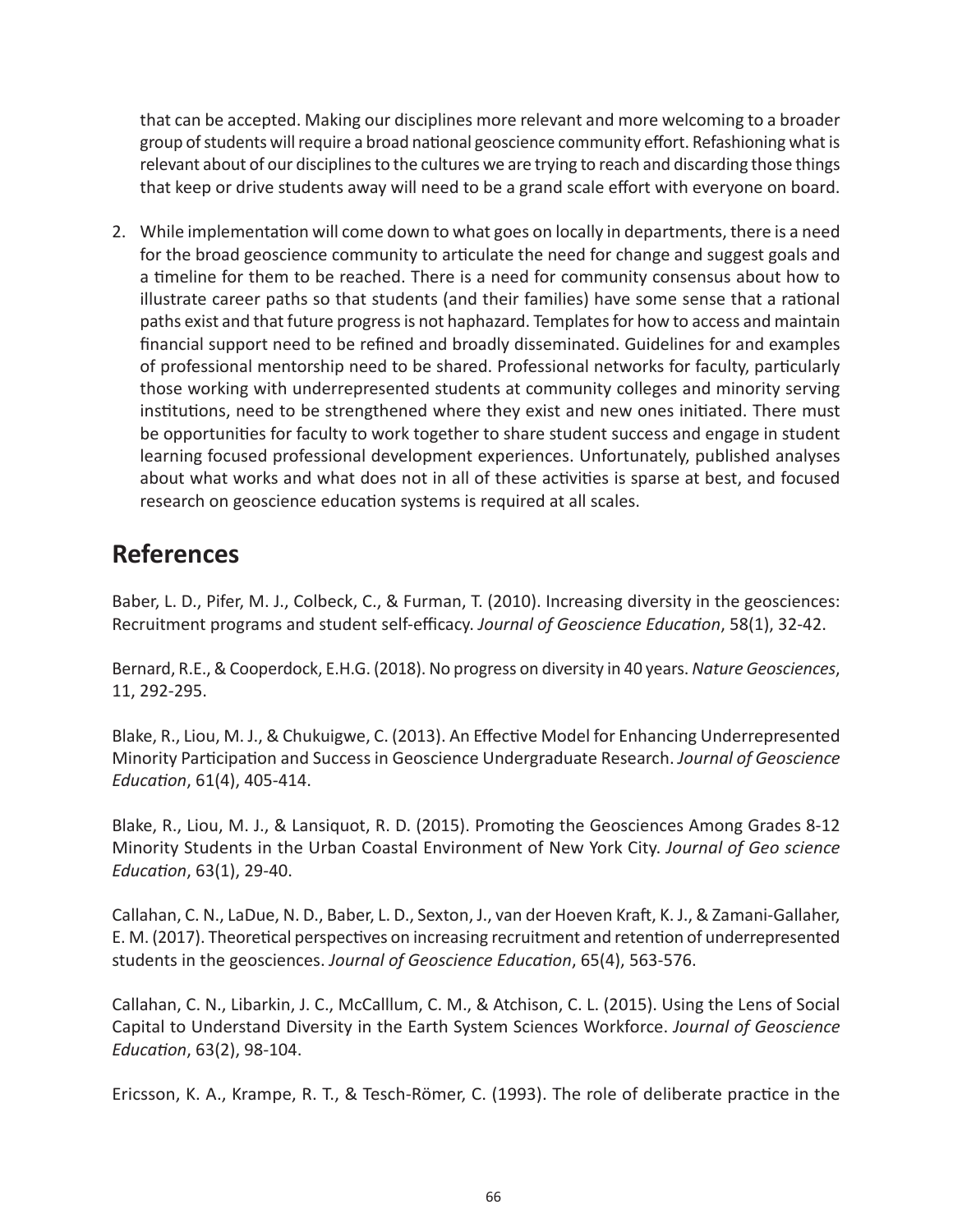acquisition of expert performance. *Psychological Review*, 100(3), 363.

Gay, G. (2010). *Culturally responsive teaching: Theory, research, and practice*. Teachers College Press.

Ibarra, R. A. (1999). *Multicontextuality: A New Perspective on Minority Underrepresentation in SEM Academic Fields. Making Strides*, 1(3), 1-9. Washington D.C.: American Association for the Advancement of Science.

Ibarra, R. A. (2001). *Beyond Affirmative Action: Reframing the Context of Higher Education*, Madison, WI: University of Wisconsin Press.

Johnson, A., & Harrison Okoro, M. (2016). How to recruit and retain underrepresented minorities. *American Scientist,* 104(2), 76.

Jones, S. R., & Abes, E. (2013). *Identity development of college students: Advancing frameworks for multiple dimensions of identity*. New York: Wiley. Mosher, S. (2015). *Report on Critical Skills Necessary for the Development of Undergraduate Geoscience Students*. AGI Geoscience Currents No. 106, American Geosciences Institute.

National Academy of Sciences, National Academy of Engineering, and Institute of Medicine. (2011). *Expanding Underrepresented Minority Participation: America's Science and Technology Talent at the Crossroads.* Washington, D.C.: The National Academies Press.

Peer, I. W., Brey, J. A., Mills, E. W., Moran, J. M., Weinbeck, R. S., Porter W. A. & Harris, J. A. (2004). Enhancing Diversity in the Geosciences through National Dissemination of the AMS Online Weather Studies Distance Learning Course. *The Bulletin of the American Meteorological Society. American Meteorological Society*, Boston, MA, 37-41.

Posner, M. I. (1988). Introduction: What is it to be an expert? In Chi, M. T. H, Glaser, R. & Farr, M. J. (Eds.), *The Nature of Expertise*, Hillsdale, NJ: Lawrence Erlbaum, 29-36.

Semken, S. (2005). Sense of Place and Place-Based Introductory Geoscience Teaching for American Indian and Alaska Native Undergraduates. *Journal of Geoscience Education*, 53(2), 149-157.

Sexton, J. M., O'Connell, S., Banning, J. H., & Most, D. E. (2014). Characteristics and culture of geoscience departments as interpreted from their website photographs. *Journal of Women and Minorities in Science and Engineering*, 20(3), 257-278.

Sherman-Morris, K., & McNeal, K. S. (2016). Understanding perceptions of the geosciences among minority and nonminority undergraduate students. *Journal of Geoscience Education*, 64(2), 147-156.

Wilson, C. (2016). *Status of the Geoscience Workforce 2016.* American Geosciences Institute, Alexandria, VA.

Wolfe, B. & Riggs, E. M. (2017). Macrosystem Analysis of Programs and Strategies to Increase